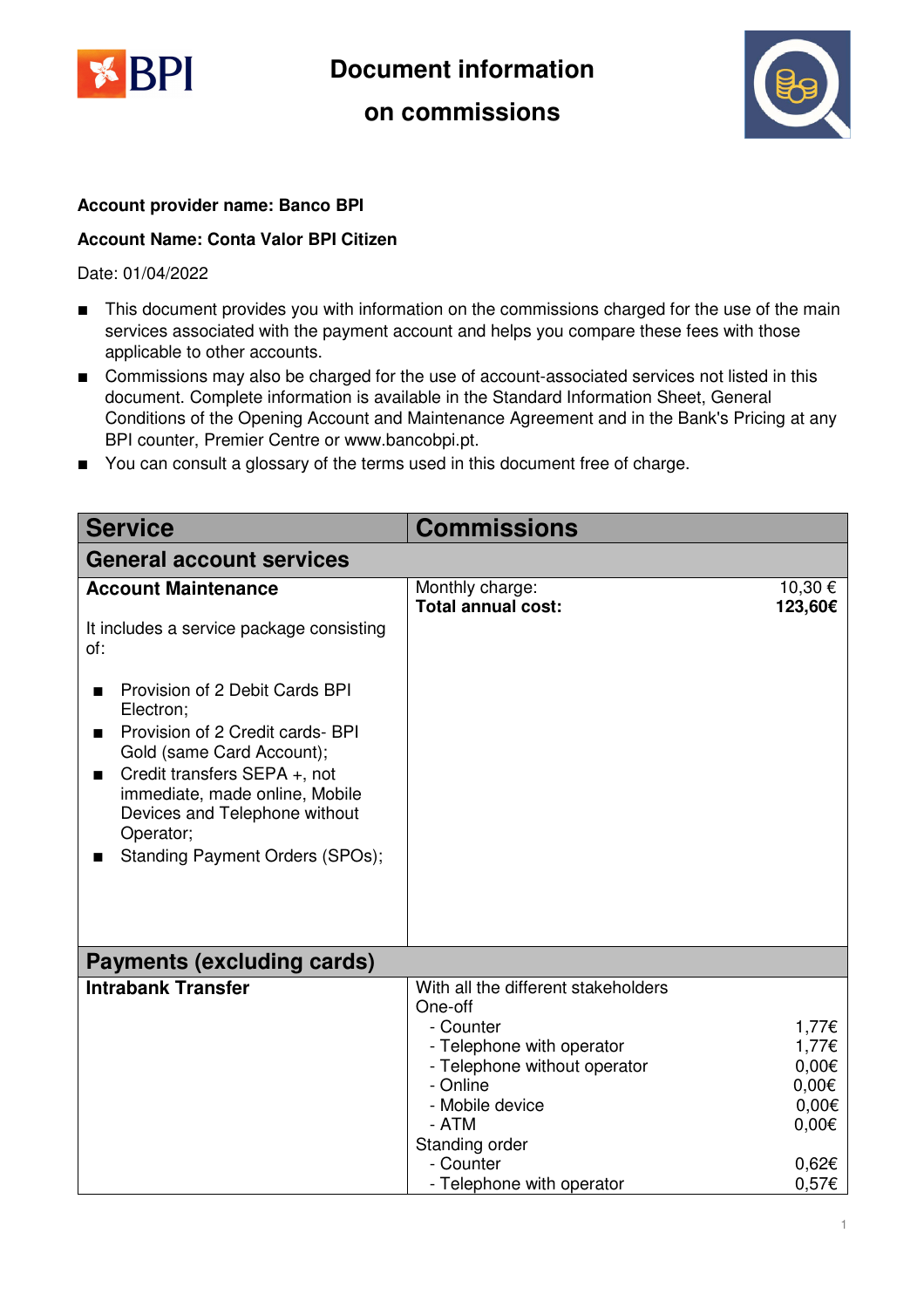

# **Document information**



## **on commissions**

|                                        | - Online                                                       | $0,00 \in$          |
|----------------------------------------|----------------------------------------------------------------|---------------------|
|                                        | - Mobile device                                                | $0,00 \in$          |
| <b>Permanent Book Transfer</b>         | With all the different stakeholders                            |                     |
|                                        | - Counter                                                      | 1,14€               |
|                                        | - Telephone with operator                                      | 1,14€               |
|                                        | - Online                                                       | $0,00 \in$          |
|                                        | - Mobile device                                                | $0,00 \in$          |
| <b>Credit Transfer SEPA +</b>          | One-off - Normal - Less than 100.000€                          |                     |
|                                        | - Counter                                                      | 6,76€               |
|                                        | - Telephone with operator                                      | 5,72€               |
|                                        | - Telephone without operator                                   | $0,00 \in$          |
|                                        | - Online                                                       | $0,00 \in$          |
|                                        | - Mobile device                                                | $0,00 \in$          |
|                                        | - ATM                                                          | $0,00 \in$          |
|                                        | Normal – more than $100.000 \in$                               |                     |
|                                        | - Counter                                                      | 26,00€              |
|                                        | - Online                                                       | 15,60€              |
|                                        | Urgency rate                                                   |                     |
|                                        | - Counter                                                      | 20,80€              |
|                                        | - Telephone with operator                                      | 20,80€              |
|                                        | - Online                                                       | 20,80€              |
|                                        | Immediate                                                      |                     |
|                                        | - Online                                                       | 2,08€               |
|                                        | - Mobile device                                                | 2,08€               |
| <b>SEPA + Permanent Transfer Order</b> | Less than 100.000€                                             |                     |
|                                        | - Counter                                                      | 5,20€               |
|                                        | - Telephone with operator                                      | 4,68€               |
|                                        | - Online                                                       | $0,00 \in$          |
|                                        | - Mobile device                                                | $0,00 \in$          |
|                                        | more than 100.000€                                             |                     |
|                                        | - Counter                                                      | 26,00€              |
|                                        | - Online                                                       | 15,60€              |
| Credit Transfer Not SEPA +             | With/without indication of BIC and IBAN                        |                     |
|                                        | - Counter<br>$0,26\%$ (min 22,88€; max 119,60€)                |                     |
|                                        | - Telephone with operator $0,26\%$ (min 20,80 $\epsilon$ ; max |                     |
|                                        | 119.60)                                                        |                     |
|                                        | - Online<br>0,21% (min 18,72€; max 104€)                       |                     |
|                                        | - Mobile Device<br>0,21% (min 18,72€; max 104€)                |                     |
| <b>Not SEPA + Permanent Transfer</b>   |                                                                | Service unavailable |
| Order                                  |                                                                |                     |
| <b>Requisition and delivery of</b>     | Book with 5 cheques                                            |                     |
| crossed cheques books and 'to          | - Counter - Counter                                            | 15,85€              |
| order'                                 | - Counter - Post                                               | 16,30€              |
|                                        | - Telephone with operator - Counter                            | 15,85€              |
|                                        | - Telephone with operator - Post                               | 16,30€              |
|                                        | - Online - Counter                                             | 15,85€              |
|                                        | - Mobile device - Counter                                      | 15,85€              |
|                                        | - Online – Post                                                | 16,30€              |
|                                        | - Mobile device - Post                                         | 16,30€              |